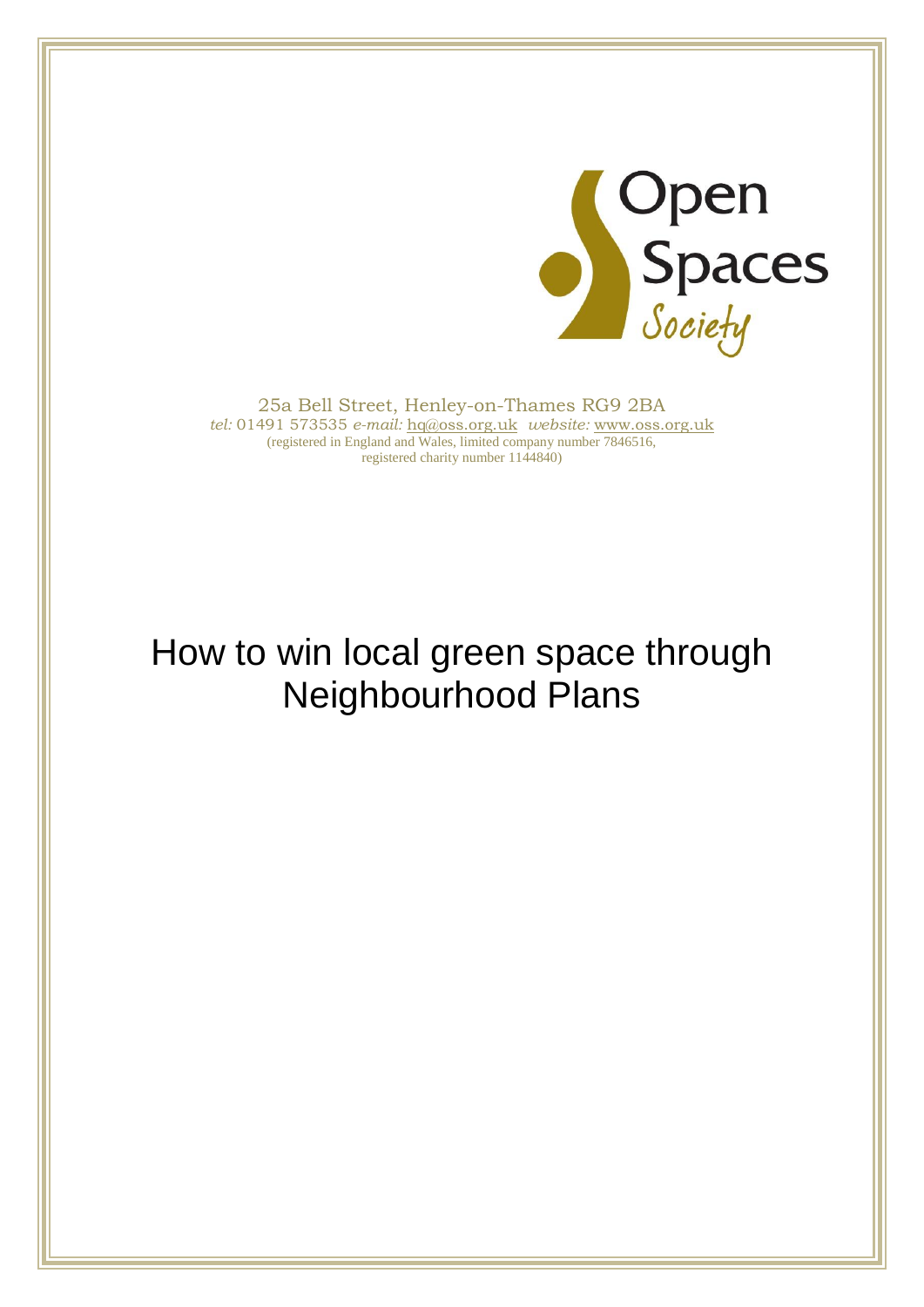#### **Contents**

- Page 3 What is neighbourhood planning?
- Page 3 Neighbourhood area
- Page 4 Parished areas
- Page 4 Preparing a neighbourhood plan
- Page 4 Making the application
- Page 4 Role of the local planning authority
- Page 5 Contents of the plan
- Page 5 Environment
- Page 7 Procedure for preparing a neighbourhood plan
- Page 7 Publicity
- Page 8 Submit plan
- Page 8 Independent examination and referendum
- Page 9 Links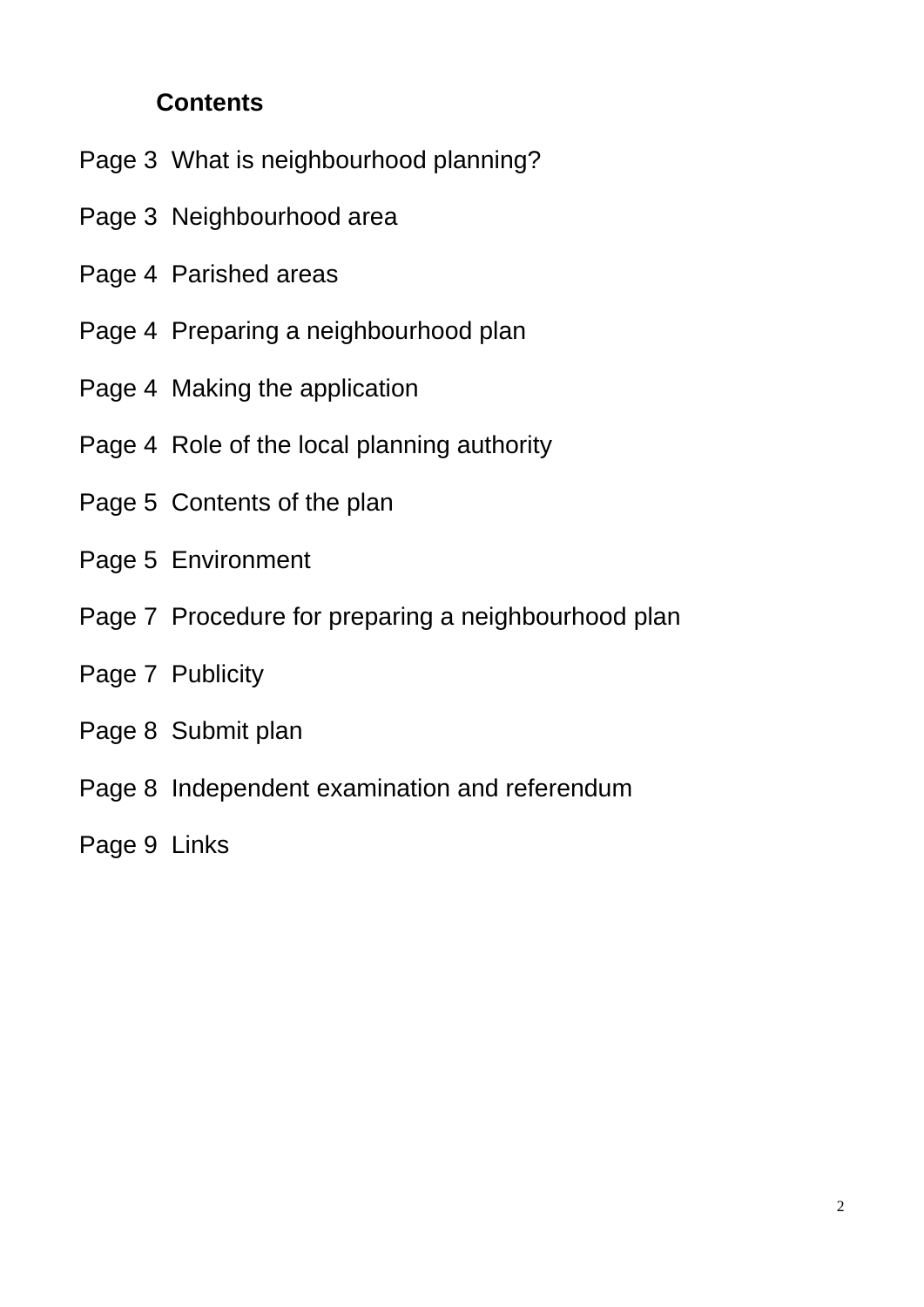## **1. What is neighbourhood planning?**

Neighbourhood planning gives communities in England the opportunity and power to set local planning policies. You can shape the place where you live, protect valued open spaces using the local green space designation, ([https://www.oss.org.uk/what-we-do/local-green-space](https://www.oss.org.uk/what-we-do/local-green-space-designation))[designation\)](https://www.oss.org.uk/what-we-do/local-green-space-designation)) and decide what type of development, if any, is needed. Once a neighbourhood plan has been backed in a referendum (see section 12) it will have real weight in the planning system. Communities are thus empowered to influence decisions in their local area.

To date, March 2015, over one thousand communities are involved in neighbourhood planning, and 34 plans have been made following referendums.

Neighbourhood planning is a system intended to give local communities more say in the development of their areas. Neighbourhood planning is voluntary, so that a neighbourhood plan will only be made for a given area if a parish or town council or local group takes the initiative to prepare one.

### **2. Neighbourhood area**

A neighbourhood plan covers a neighbourhood area. This is an area designated as such by the local planning authority (LPA). A designation must be initiated either by a 'relevant body', ie a local council or a neighbourhood forum. To qualify as a relevant body, a neighbourhood forum must:

a) be established to promote or improve the social, economic or environmental well-being of the area;

b) be open to membership to people who live or work in the area or are elected councillors of a principal local authority which includes the area within its boundaries;

c) have a written constitution;

d) have a minimum of 21 members.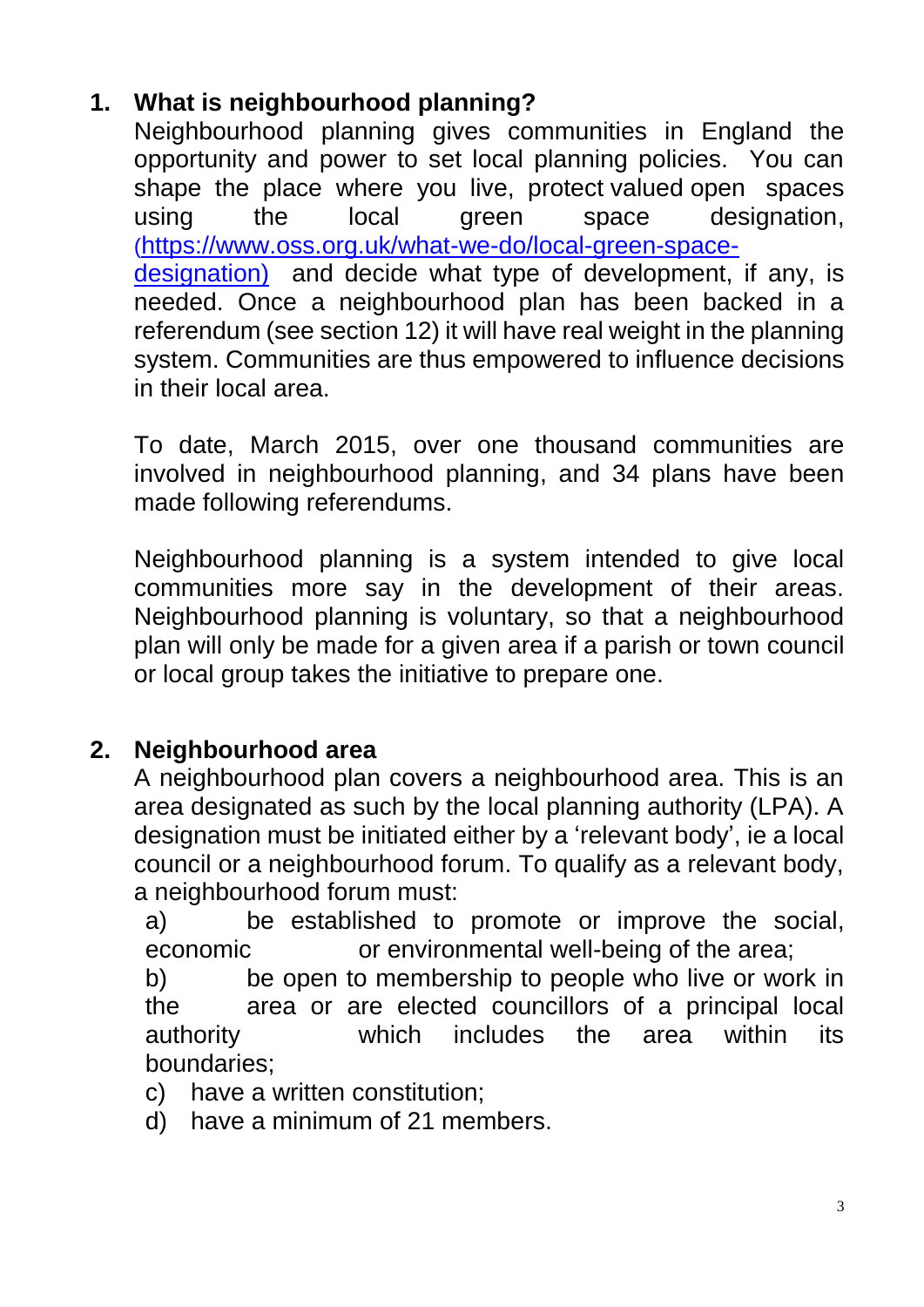## **3. Parished areas**

In parished areas (ie where there is a civil parish), the neighbourhood area is likely to be one or more parishes, but an area which is not a civil parish can be designated. It may be difficult to choose an area which does not have a recognised administrative boundary; a housing estate with clear physical boundaries could qualify.

## **4. Preparing a neighbourhood plan**

The first step is for the relevant body to apply to the LPA to designate the neighbourhood area to be covered by the neighbourhood plan. The application must include:

- a map which identifies the area,
- a statement explaining why the area is suitable for designation,
- a statement that the body making the application is a relevant body.

## **5. Making the application**

Where a neighbourhood forum makes the application, it must include:

- a) the name of the proposed forum,
- b) a copy of the proposed forum's written constitution,
- c) the name of the neighbourhood area and a map identifying the area,
- d) contact details of at least one member of the forum,
- e) a statement explaining how the proposed neighbourhood forum meets the conditions in paragraph 2 above.

## **6. Role of the local planning authority**

The LPA must:

- a) publicise the application on its website and in such other ways it considers appropriate,
- b) give details of how to make representations, and
- c) allow a period of at least six weeks for representations to be made.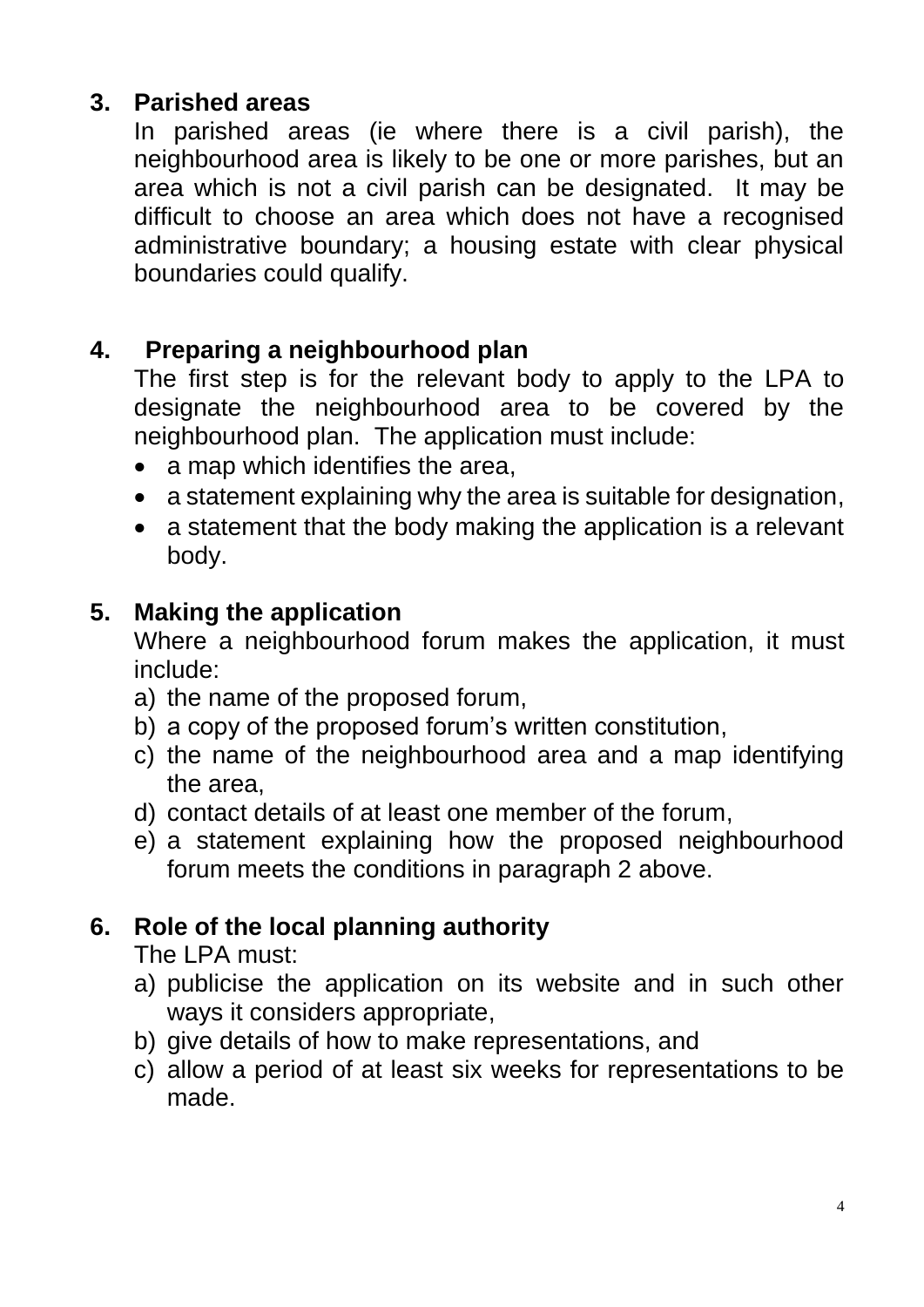Thereafter, the LPA makes a formal designation. The LPA is not obliged to make a requested designation, but can only refuse to do so if the necessary criteria have not been met (eg a forum application is defective because the forum does not comply with the statutory requirements).

Once the neighbourhood area is formally designated, the LPA must publish on its website and in such other ways it considers appropriate:

- a) the name of the area,
- b) a map showing the area, and
- c) the name of the relevant body which applied for the designation.

#### **7. Contents of the plan**

The relevant body decides the contents of a plan. The plan does not have to cover the same ground as a statutory local plan or development plan made by the LPA.

Subjects which are likely to be covered include: housing, employment, shopping, transport, leisure and well-being, environment, sustainability and design.

#### **8. Environment**

The relevant body should consider identifying specific sites of local importance, including character and location, and highlight areas to be protected from development. Examples from neighbourhood plans include:

- Broughton Astley, Ascot, Sunningdale, Sunninghill (Royal Borough of Windsor and Maidenhead): aim to encourage formation of 'green corriders', resist development that would reduce the gap between residential developments and villages, provide walkways, and cycle routes to link up open spaces.
- Much Wenlock (Shropshire): aim to retain features of high conservation landscape.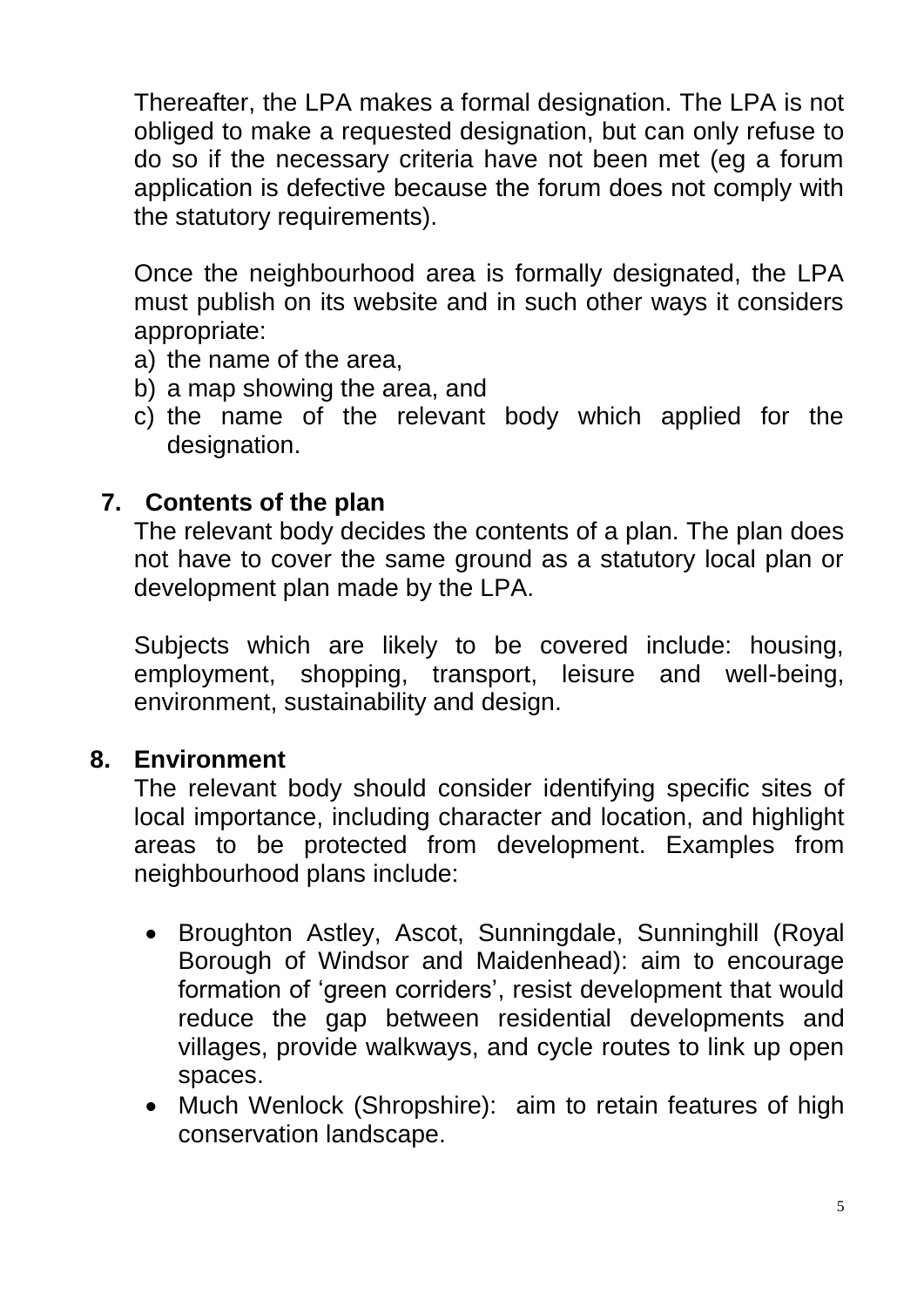• St James Exeter (Devon): prohibit developments resulting in loss of biodiversity unless compensated to bring net enhancement overall

You should identify areas of open space that are of value to your community and, as part of the neighbourhood planning process you can protect these areas by having them designated as local green space (LGS). Once designated, by the planning authority, the LGS is subject to the same strong development restrictions as green belt and new development on that land is ruled out other than in special circumstances.

Use our guidance, *Local Green space* designation on [\(https://www.oss.org.uk/what-we-do/publications/free](https://www.oss.org.uk/what-we-do/publications/free-publications-and-information-sheets/)[publications-and-information-sheets/\)](https://www.oss.org.uk/what-we-do/publications/free-publications-and-information-sheets/) to assist you in addressing the criteria to have land designated as LGS. You are required to provide substantive and compelling evidence to justify designation.

Examples:

Chapel-en-le-Frith, (Derbyshire) neighbourhood plan illustrates the types of land which have been designated:

<http://www.chapelparishneighbourhoodplan.org/>

Freshford and Limpley Stoke (Wiltshire) neighbourhood plan includes local greenspace:

[http://consult.wiltshire.gov.uk/portal/spatial\\_planning/np/fflsarea](http://consult.wiltshire.gov.uk/portal/spatial_planning/np/fflsareadesig-np?pointId=1355997288055) [desig-np?pointId=1355997288055](http://consult.wiltshire.gov.uk/portal/spatial_planning/np/fflsareadesig-np?pointId=1355997288055)

The plan can be a complex document and in preparing it you may need professional help from planning consultants. You will have to pay for such help. (In one case, the cost to two local councils of preparing a joint plan was £60,000.) If the local council prepares the plan, it will meet most of, if not all, the cost. Where a forum produces a plan, it may get help from the district, borough or unitary council. Grants may be available from the Department for Communities and Local Government (DCLG), which has been offering up to £7,000 per neighbourhood area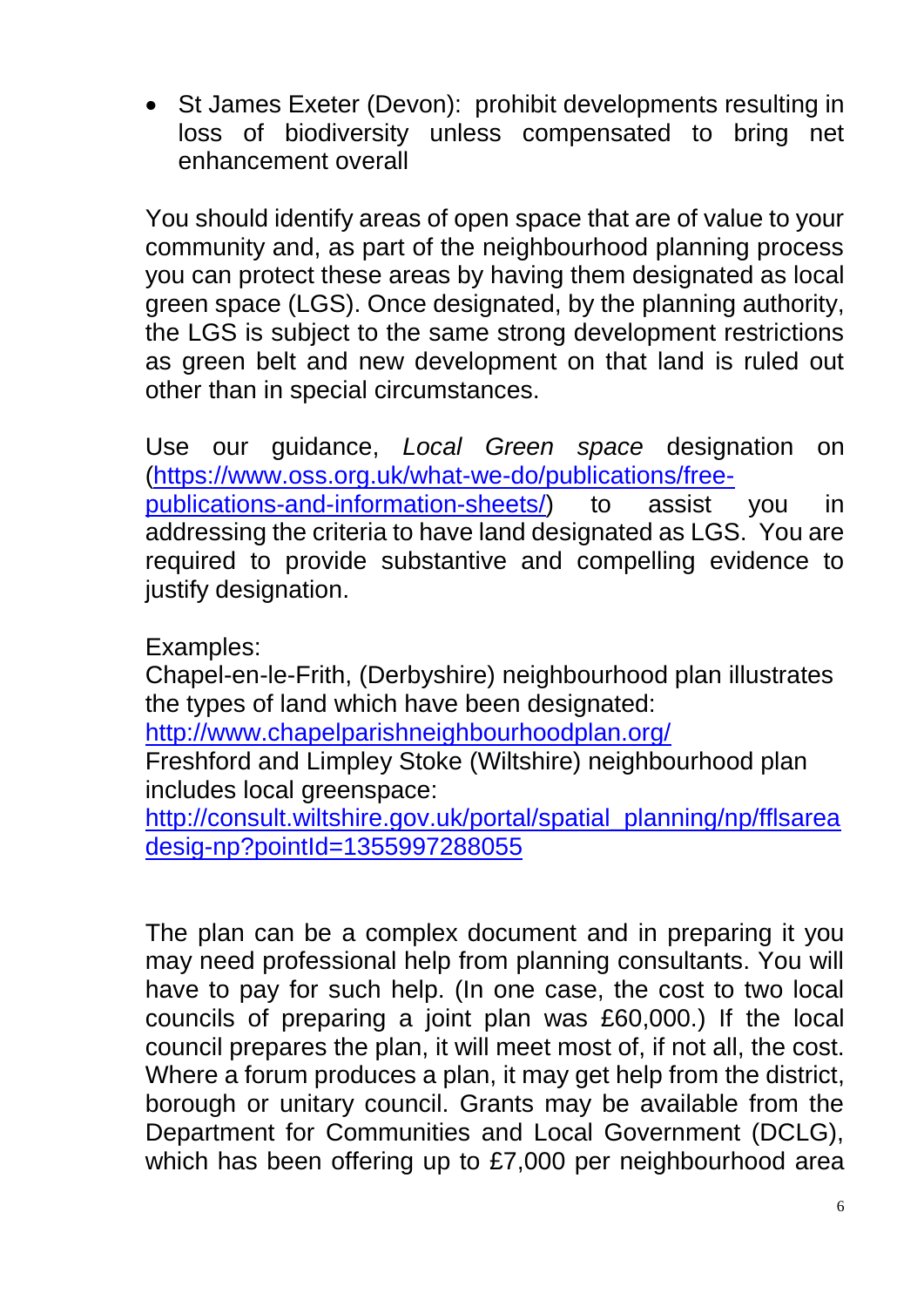since April 2013. It is a good idea to look at completed plans as a guide to what might be included—see the DCLG and OSS website (paragraph 13 below).

#### **9. Procedure for preparing a neighbourhood plan**

The procedure for preparing a neighbourhood plan is not prescribed, but the stages are likely to be:

- a) establishment of working group to produce ideas and suggestions. In one case an overview group was established, with subject groups covering environment, traffic and transport, social infrastructure, housing, economy and retail. The groups should represent local interested parties and individuals (eg local council, sports clubs, civic/amenity societies, environmental groups, local businesses/chambers of trade, individuals who volunteer);
- b) appointment of planning consultants (optional but probably necessary);
- c)application for grant and other funding;
- d) publicity, including leaflets delivered to homes and premises, information on social media, public meetings and exhibitions asking for the views of local people generally;
- e) collation of feedback from publicity and working groups;
- f) production of draft plan.

#### **10. Publicity**

Once a draft plan has been produced, the relevant body must publicise it and allow a period of not less than six weeks for representations to be made. You must send a copy of the plan to the LPA. It may also be necessary to consult certain prescribed bodies if their interests are affected (eg the Highways Agency where the plan would affect highways; English Heritage regarding historic buildings).

#### **11. Submit plan**

After the period allowed for representations has expired, the relevant body submits the draft plan to the LPA with:

a) a map or statement identifying the area covered by the plan,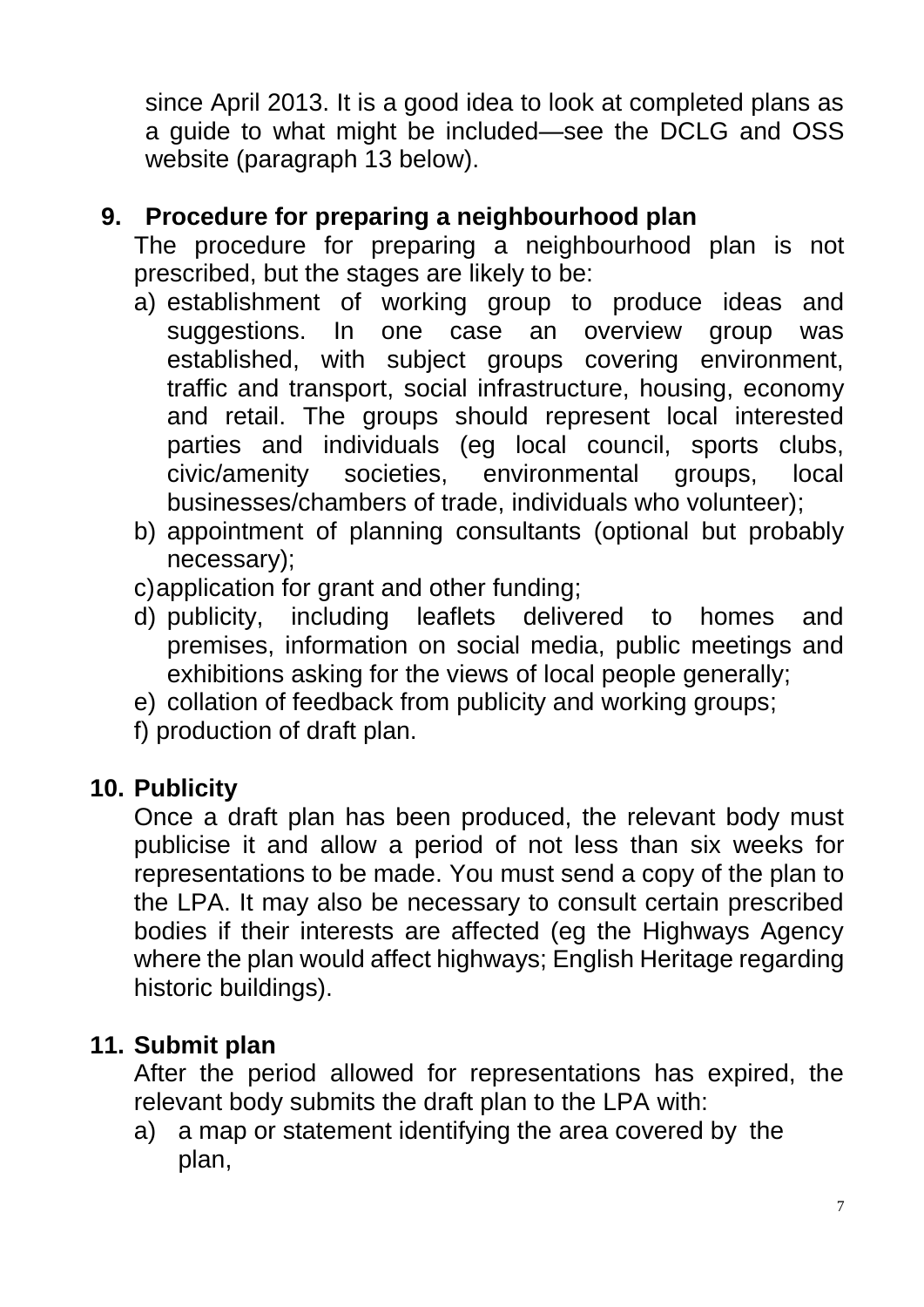b) a consultation statement which gives details of who was consulted, and how, summarises the main issues and concerns raised by consultees and describes how those matters were addressed.

The proposed neighbourhood plan must include, a statement explaining how the plan complies with paragraph 8 of Schedule 4B to the Town and Country Planning Act 1990. This provision (inserted into the 1990 Act by the Localism Act) in broad terms requires a neighbourhood plan to comply with national planning policies and strategic policies in local development plans; to have proper regard to sustainable development, to conservation areas and listed buildings; to comply with EU obligations.

#### **12. Independent examination and referendum**

Once you have submitted the plan to the LPA for approval the LPA will arrange for the examination of the plan by an independent examiner. He or she will ensure that the formal requirements for the preparation of the plan have been met and that the plan conforms to the national planning policy framework, to the local strategic plan and to the other provisions of paragraph 8 of Schedule 4B to the 1990 act. The examiner may hold a public inquiry.

Having completed the examination, the examiner reports to the LPA with recommendations. These may be that the plan be adopted (the most likely outcome), that the plan be rejected (unlikely) or that modifications be made (also unlikely).

Once the plan is finalised, the LPA must organise a referendum in which all local government electors for the plan area are entitled to vote. Detailed regulations (see paragraph 13) about the conduct of a referendum are set out in regulations. If 50 per cent or more of those who vote are in favour, the LPA must adopt the plan. The plan then becomes part of the LPA's local development plan and must be taken into account when the LPA makes planning policy decisions.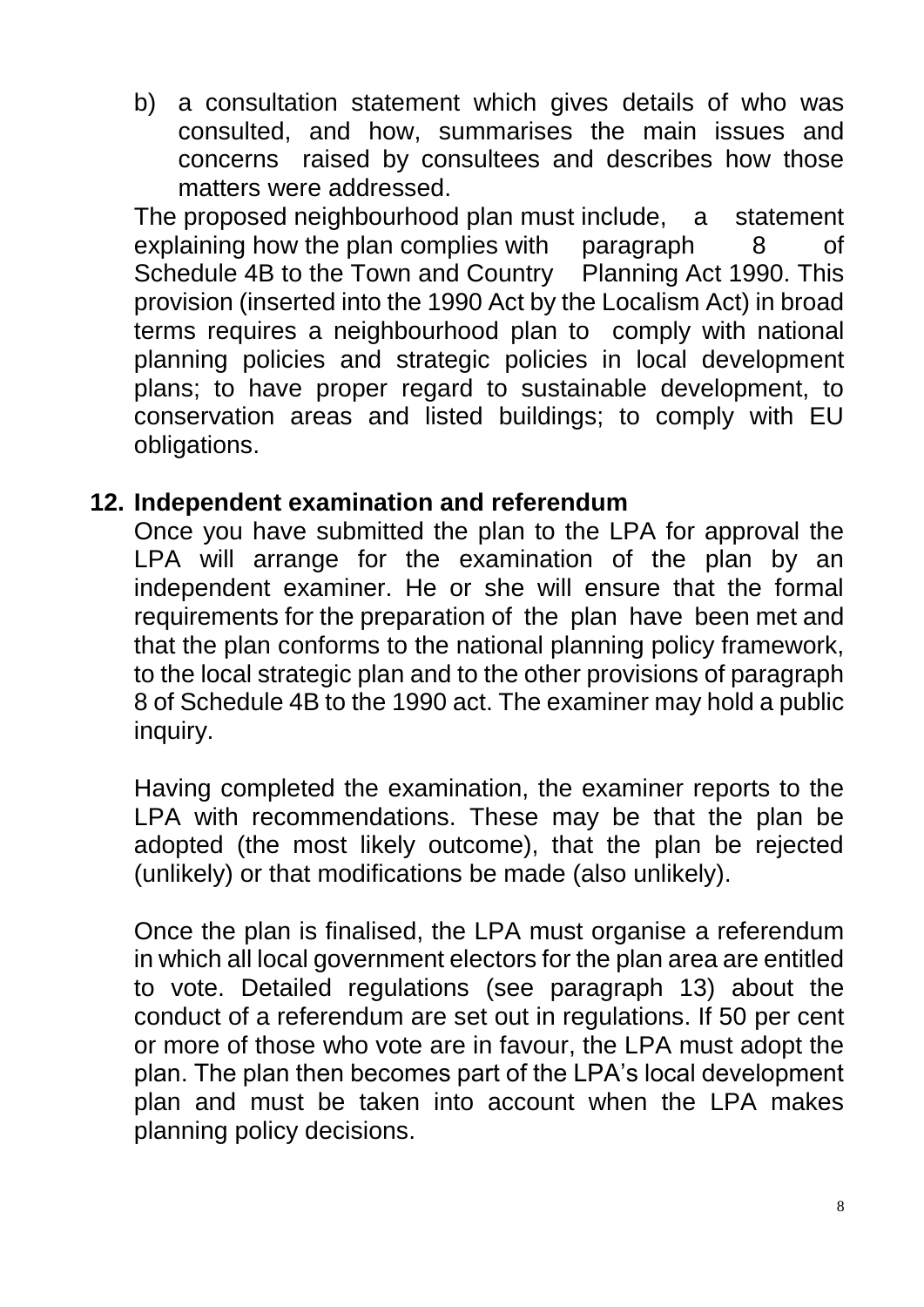## **13. Links**

The relevant legislation is:

- Chapter 3 of Part 6 of the Localism Act 2011,
- the Neighbourhood Planning (General) Regulations 2012 (SI 2012/637),
- the Neighbourhood Planning (Referendums) Regulations 2012 (SI 2012/2031),
- and the Neighbourhood Planning (General) (Amendment) Regulations 2015.

The Department for Communities and Local Government has issued non-statutory guidance to local authorities which can be found at:

[https://www.gov.uk/government/publications/community-right-to](https://www.gov.uk/government/publications/community-right-to-bid-non-statutory-advice-note-for-local-authorities)[bid-non-statutory-advice-note-for-local-authorities](https://www.gov.uk/government/publications/community-right-to-bid-non-statutory-advice-note-for-local-authorities)

Leicestershire County Council, Green Spaces in Leicester and Leciestershire: local green spaces toolkit: <http://www.leics.gov.uk/greenspaces>

The Locality website – <http://mycommunityrights.org.uk/> contains useful advice and information on the community right to bid.

The Pinterest website –

<https://www.pinterest.com/communitiesuk/community-rights/> - also contains useful advice and information.

Open Spaces Society website – [https://www.oss.org.uk/what-we-do/local-green-space](https://www.oss.org.uk/what-we-do/local-green-space-designation/)[designation/](https://www.oss.org.uk/what-we-do/local-green-space-designation/)

The Power of Neighbourhood Planning [\(http://mycommunityrights.org.uk/wp](http://mycommunityrights.org.uk/wp-content/uploads/2014/12/The-Power-of-NP1.pdf)[content/uploads/2014/12/The-Power-of-NP1.pdf\)](http://mycommunityrights.org.uk/wp-content/uploads/2014/12/The-Power-of-NP1.pdf)

*While the Open Spaces Society has made every effort to ensure the information obtained in this factsheet is an accurate summary of the subject as at the date*